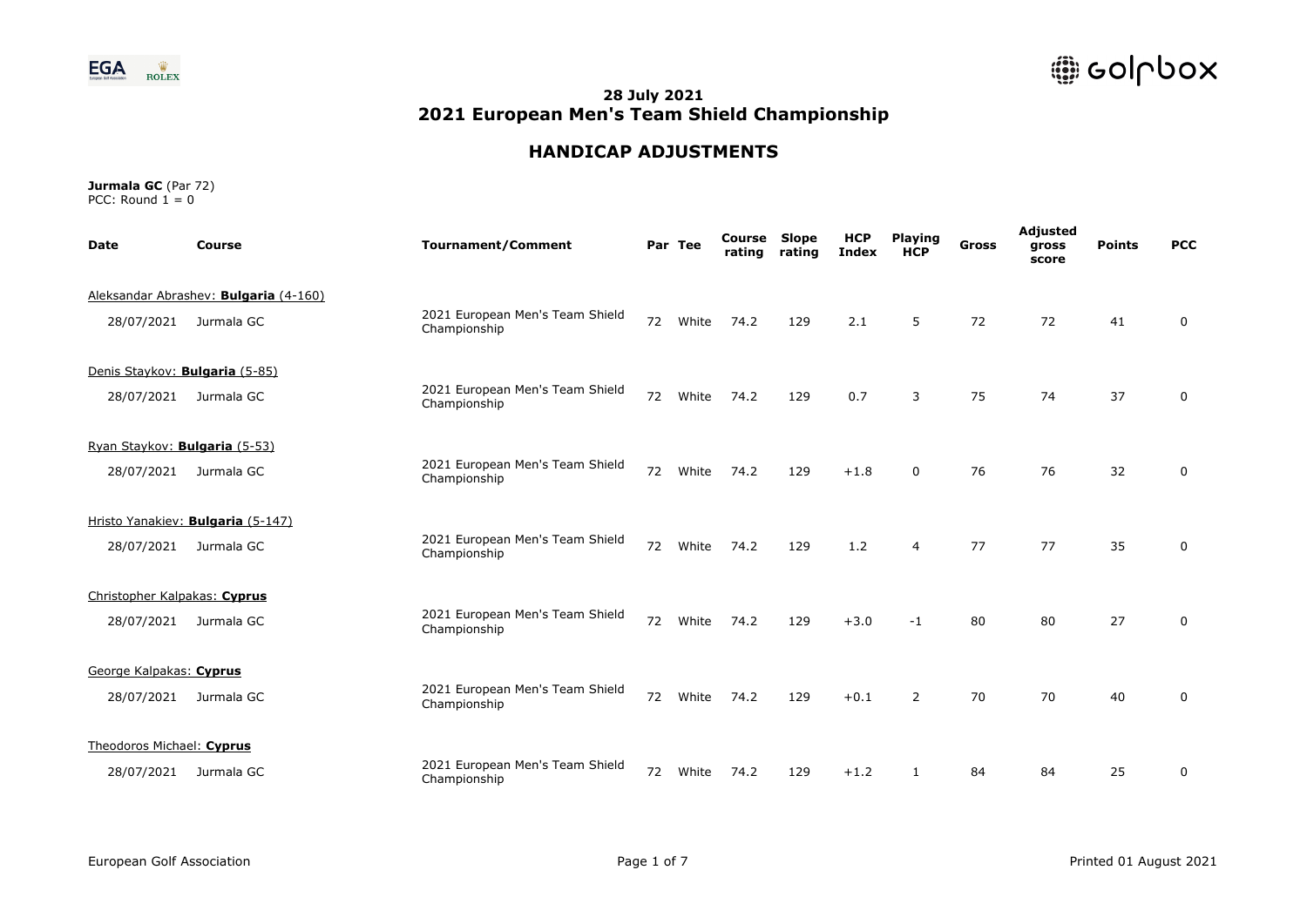

# **HANDICAP ADJUSTMENTS**

| <b>Date</b>                     | <b>Course</b>                    | <b>Tournament/Comment</b>                       |    | Par Tee | Course<br>rating | <b>Slope</b><br>rating | <b>HCP</b><br><b>Index</b> | <b>Playing</b><br><b>HCP</b> | Gross | Adjusted<br>gross<br>score | <b>Points</b> | <b>PCC</b> |
|---------------------------------|----------------------------------|-------------------------------------------------|----|---------|------------------|------------------------|----------------------------|------------------------------|-------|----------------------------|---------------|------------|
| Nikolas Pitiris: Cyprus         |                                  |                                                 |    |         |                  |                        |                            |                              |       |                            |               |            |
| 28/07/2021                      | Jurmala GC                       | 2021 European Men's Team Shield<br>Championship | 72 | White   | 74.2             | 129                    | $+3.1$                     | $-1$                         | 73    | 73                         | 34            | 0          |
| Georgios Pachiadakis: Greece    |                                  |                                                 |    |         |                  |                        |                            |                              |       |                            |               |            |
| 28/07/2021                      | Jurmala GC                       | 2021 European Men's Team Shield<br>Championship | 72 | White   | 74.2             | 129                    | $+2.0$                     | $\Omega$                     | 76    | 76                         | 32            | 0          |
| Alexandros Palatsidis: Greece   |                                  |                                                 |    |         |                  |                        |                            |                              |       |                            |               |            |
| 28/07/2021                      | Jurmala GC                       | 2021 European Men's Team Shield<br>Championship | 72 | White   | 74.2             | 129                    | 0.1                        | 2                            | 77    | 77                         | 33            | 0          |
| Christos Pantazidis: Greece     |                                  |                                                 |    |         |                  |                        |                            |                              |       |                            |               |            |
| 28/07/2021                      | Jurmala GC                       | 2021 European Men's Team Shield<br>Championship | 72 | White   | 74.2             | 129                    | 0.0                        | $\overline{2}$               | 74    | 74                         | 36            | 0          |
|                                 | Panagiotis Pantazopoulos: Greece |                                                 |    |         |                  |                        |                            |                              |       |                            |               |            |
| 28/07/2021                      | Jurmala GC                       | 2021 European Men's Team Shield<br>Championship | 72 | White   | 74.2             | 129                    | $+0.3$                     | $\overline{2}$               | 73    | 73                         | 37            | 0          |
| Nikolajs Kenins: Latvia (1-899) |                                  |                                                 |    |         |                  |                        |                            |                              |       |                            |               |            |
| 28/07/2021                      | Jurmala GC                       | 2021 European Men's Team Shield<br>Championship | 72 | White   | 74.2             | 129                    | 0.6                        | 3                            | 79    | 79                         | 32            |            |
| Nils Maurinš: Latvia (1-21454)  |                                  |                                                 |    |         |                  |                        |                            |                              |       |                            |               |            |
| 28/07/2021                      | Jurmala GC                       | 2021 European Men's Team Shield<br>Championship | 72 | White   | 74.2             | 129                    | 4.9                        | 8                            | 81    | 81                         | 35            |            |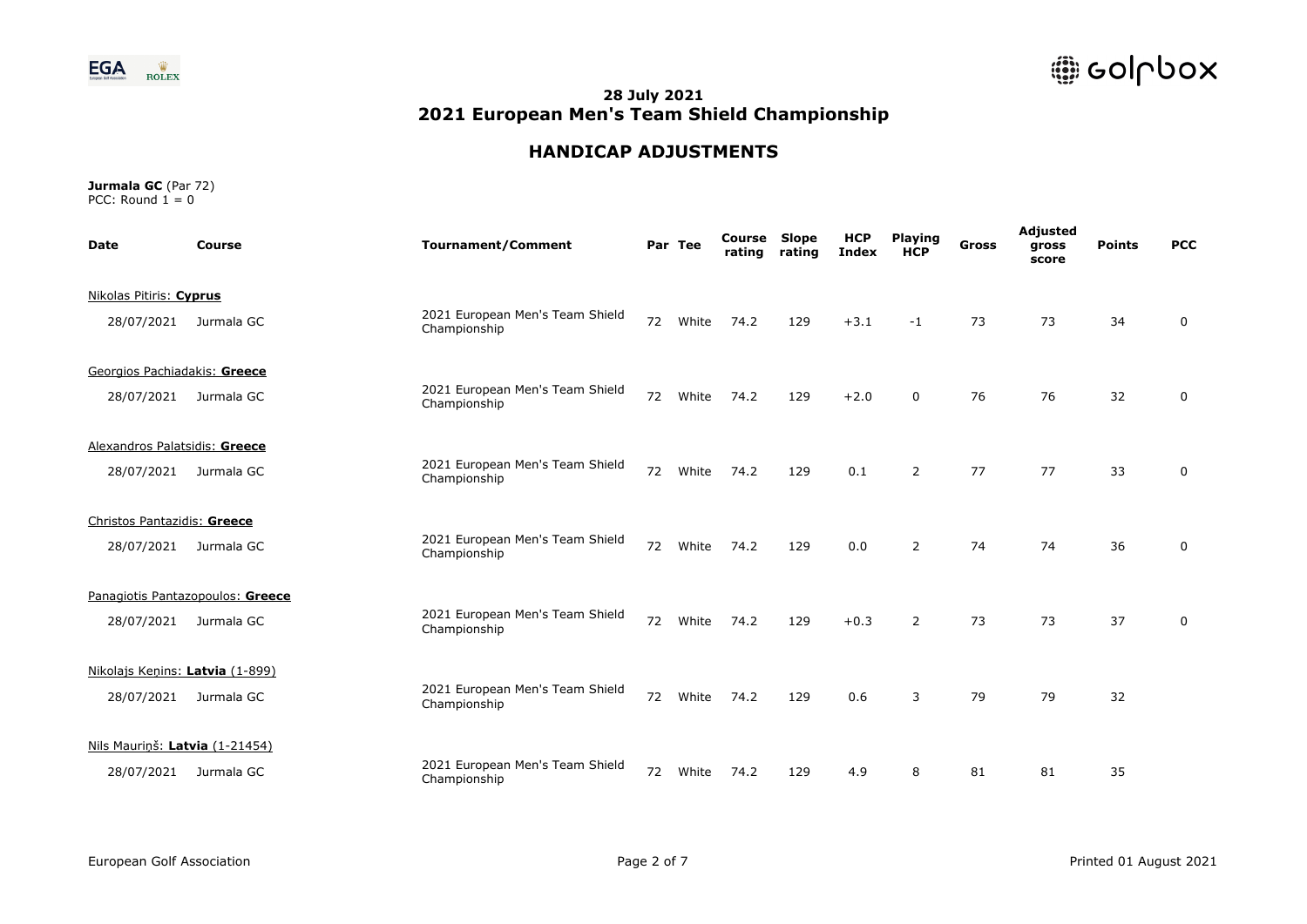



### **HANDICAP ADJUSTMENTS**

| <b>Date</b>                    | Course                                  | <b>Tournament/Comment</b>                       |    | Par Tee | Course<br>rating | Slope<br>rating | <b>HCP</b><br>Index | <b>Playing</b><br><b>HCP</b> | <b>Gross</b> | Adjusted<br>gross<br>score | <b>Points</b> | <b>PCC</b>  |  |
|--------------------------------|-----------------------------------------|-------------------------------------------------|----|---------|------------------|-----------------|---------------------|------------------------------|--------------|----------------------------|---------------|-------------|--|
| Reinis Miljons: Latvia (1-862) |                                         |                                                 |    |         |                  |                 |                     |                              |              |                            |               |             |  |
| 28/07/2021                     | Jurmala GC                              | 2021 European Men's Team Shield<br>Championship | 72 | White   | 74.2             | 129             | 1.7                 | 4                            | 80           | 80                         | 32            |             |  |
|                                | Stefans Sprūžs: Latvia (6-5338)         |                                                 |    |         |                  |                 |                     |                              |              |                            |               |             |  |
| 28/07/2021                     | Jurmala GC                              | 2021 European Men's Team Shield<br>Championship | 72 | White   | 74.2             | 129             | $+1.4$              | $\mathbf{1}$                 | 81           | 81                         | 28            |             |  |
| Ignacio Laulhe: Liechtenstein  |                                         |                                                 |    |         |                  |                 |                     |                              |              |                            |               |             |  |
| 28/07/2021                     | Jurmala GC                              | 2021 European Men's Team Shield<br>Championship | 72 | White   | 74.2             | 129             | 1.7                 | 4                            | 76           | 76                         | 36            | 0           |  |
|                                | Florian Schapper: Liechtenstein         |                                                 |    |         |                  |                 |                     |                              |              |                            |               |             |  |
| 28/07/2021                     | Jurmala GC                              | 2021 European Men's Team Shield<br>Championship | 72 | White   | 74.2             | 129             | 4.1                 | $\overline{7}$               | 80           | 80                         | 35            | 0           |  |
|                                | Fabian Schredt: Liechtenstein (2-5301)  |                                                 |    |         |                  |                 |                     |                              |              |                            |               |             |  |
| 28/07/2021                     | Jurmala GC                              | 2021 European Men's Team Shield<br>Championship | 72 | White   | 74.2             | 129             | 0.9                 | 3                            | 86           | 86                         | 25            | $\mathbf 0$ |  |
|                                | Elias Schreiber: Liechtenstein (2-5324) |                                                 |    |         |                  |                 |                     |                              |              |                            |               |             |  |
| 28/07/2021                     | Jurmala GC                              | 2021 European Men's Team Shield<br>Championship | 72 | White   | 74.2             | 129             | $+0.9$              |                              | 75           | 75                         | 34            | 0           |  |
|                                | Giedrius Mackelis: Lithuania (2-260)    |                                                 |    |         |                  |                 |                     |                              |              |                            |               |             |  |
| 28/07/2021                     | Jurmala GC                              | 2021 European Men's Team Shield<br>Championship | 72 | White   | 74.2             | 129             | $+1.4$              | $\mathbf{1}$                 | 73           | 73                         | 36            | 0           |  |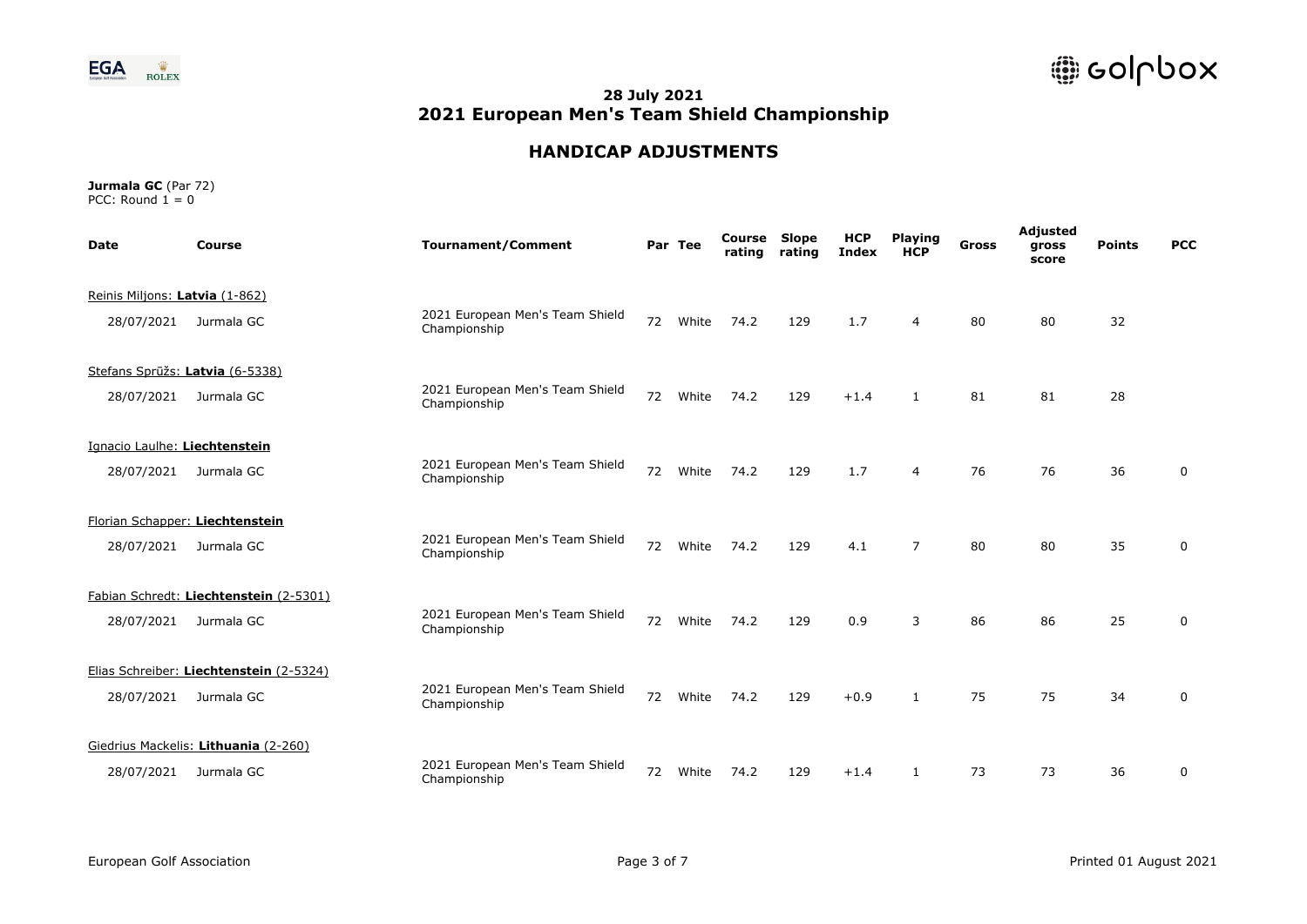

# **HANDICAP ADJUSTMENTS**

| <b>Date</b>                   | Course                                   | <b>Tournament/Comment</b>                       |    | Par Tee | Course<br>rating | <b>Slope</b><br>rating | <b>HCP</b><br><b>Index</b> | <b>Playing</b><br><b>HCP</b> | <b>Gross</b> | Adjusted<br>gross<br>score | <b>Points</b> | <b>PCC</b>  |
|-------------------------------|------------------------------------------|-------------------------------------------------|----|---------|------------------|------------------------|----------------------------|------------------------------|--------------|----------------------------|---------------|-------------|
|                               | Gediminas Markevičius: Lithuania (2-151) |                                                 |    |         |                  |                        |                            |                              |              |                            |               |             |
| 28/07/2021                    | Jurmala GC                               | 2021 European Men's Team Shield<br>Championship | 72 | White   | 74.2             | 129                    | 0.9                        | 3                            | 75           | 74                         | 37            | $\mathbf 0$ |
| Deivydas Razinskas: Lithuania |                                          |                                                 |    |         |                  |                        |                            |                              |              |                            |               |             |
| 28/07/2021                    | Jurmala GC                               | 2021 European Men's Team Shield<br>Championship | 72 | White   | 74.2             | 129                    | 1.6                        | $\overline{4}$               | 71           | 71                         | 41            | $\mathbf 0$ |
|                               | Mindaugas Vaičius: Lithuania (4-46)      |                                                 |    |         |                  |                        |                            |                              |              |                            |               |             |
| 28/07/2021                    | Jurmala GC                               | 2021 European Men's Team Shield<br>Championship | 72 | White   | 74.2             | 129                    | 3.0                        | 6                            | 84           | 83                         | 31            | 0           |
|                               | Arnaud Castellana: Luxembourg            |                                                 |    |         |                  |                        |                            |                              |              |                            |               |             |
| 28/07/2021                    | Jurmala GC                               | 2021 European Men's Team Shield<br>Championship | 72 | White   | 74.2             | 129                    | $+0.1$                     | 2                            | 80           | 77                         | 33            | 0           |
| Alexandre Dorier: Luxembourg  |                                          |                                                 |    |         |                  |                        |                            |                              |              |                            |               |             |
| 28/07/2021                    | Jurmala GC                               | 2021 European Men's Team Shield<br>Championship | 72 | White   | 74.2             | 129                    | 3.0                        | 6                            | 78           | 78                         | 36            | $\mathbf 0$ |
| Leonard Mines: Luxembourg     |                                          |                                                 |    |         |                  |                        |                            |                              |              |                            |               |             |
| 28/07/2021                    | Jurmala GC                               | 2021 European Men's Team Shield<br>Championship | 72 | White   | 74.2             | 129                    | 0.5                        | 3                            | 80           | 80                         | 31            | $\mathbf 0$ |
| Willy Wilgé: Luxembourg       |                                          |                                                 |    |         |                  |                        |                            |                              |              |                            |               |             |
| 28/07/2021                    | Jurmala GC                               | 2021 European Men's Team Shield<br>Championship | 72 | White   | 74.2             | 129                    | 5.1                        | 8                            | 100          | 97                         | 19            | 0           |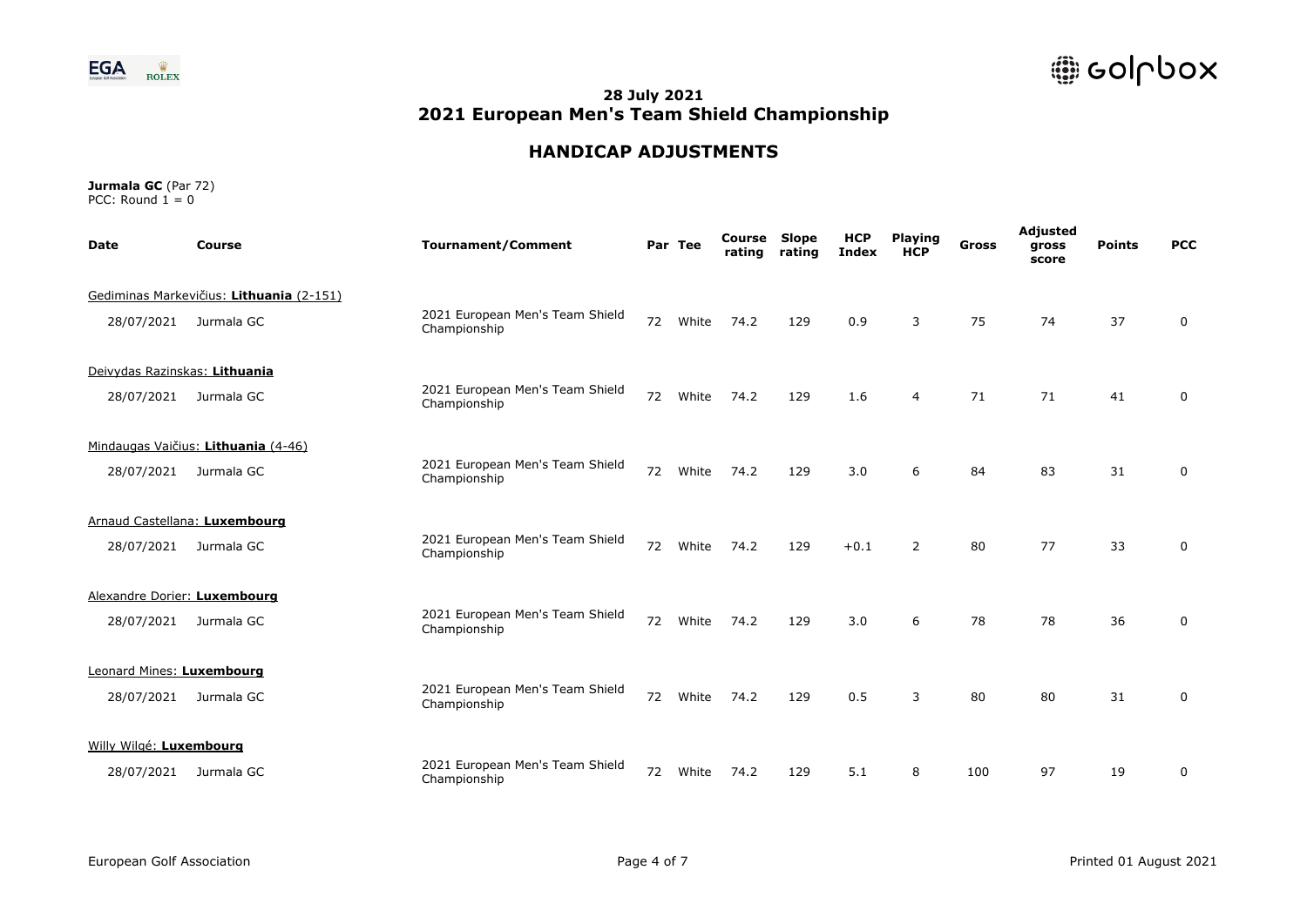

# **HANDICAP ADJUSTMENTS**

| <b>Date</b>                       | Course                               | <b>Tournament/Comment</b>                       |    | Par Tee | Course<br>rating | <b>Slope</b><br>rating | <b>HCP</b><br>Index | <b>Playing</b><br><b>HCP</b> | <b>Gross</b> | Adjusted<br>gross<br>score | <b>Points</b> | <b>PCC</b>  |
|-----------------------------------|--------------------------------------|-------------------------------------------------|----|---------|------------------|------------------------|---------------------|------------------------------|--------------|----------------------------|---------------|-------------|
| Andrew Borg: Malta                |                                      |                                                 |    |         |                  |                        |                     |                              |              |                            |               |             |
| 28/07/2021                        | Jurmala GC                           | 2021 European Men's Team Shield<br>Championship | 72 | White   | 74.2             | 129                    | $+1.3$              | $\mathbf{1}$                 | 71           | 71                         | 38            | 0           |
| Ruud Critien: Malta               |                                      |                                                 |    |         |                  |                        |                     |                              |              |                            |               |             |
| 28/07/2021                        | Jurmala GC                           | 2021 European Men's Team Shield<br>Championship | 72 | White   | 74.2             | 129                    | $+0.2$              | $\overline{2}$               | 73           | 73                         | 37            | 0           |
| John Jr Michallef Verelest: Malta |                                      |                                                 |    |         |                  |                        |                     |                              |              |                            |               |             |
| 28/07/2021                        | Jurmala GC                           | 2021 European Men's Team Shield<br>Championship | 72 | White   | 74.2             | 129                    | $+0.6$              | 2                            | 77           | 77                         | 33            | 0           |
| Laurens Schulze Doering: Malta    |                                      |                                                 |    |         |                  |                        |                     |                              |              |                            |               |             |
| 28/07/2021                        | Jurmala GC                           | 2021 European Men's Team Shield<br>Championship | 72 | White   | 74.2             | 129                    | $+2.0$              | $\Omega$                     | 75           | 75                         | 33            | 0           |
|                                   | Miodrag Janakiev: R. North Macedonia |                                                 |    |         |                  |                        |                     |                              |              |                            |               |             |
| 28/07/2021                        | Jurmala GC                           | 2021 European Men's Team Shield<br>Championship | 72 | White   | 74.2             | 129                    | 12.3                | 16                           | 90           | 90                         | 34            | 0           |
|                                   | Naum Janakiev: R. North Macedonia    |                                                 |    |         |                  |                        |                     |                              |              |                            |               |             |
| 28/07/2021                        | Jurmala GC                           | 2021 European Men's Team Shield<br>Championship | 72 | White   | 74.2             | 129                    | 10.5                | 14                           | 93           | 93                         | 29            | $\mathbf 0$ |
|                                   | Ivan Mishevski: R. North Macedonia   |                                                 |    |         |                  |                        |                     |                              |              |                            |               |             |
| 28/07/2021                        | Jurmala GC                           | 2021 European Men's Team Shield<br>Championship | 72 | White   | 74.2             | 129                    | 18.0                | 23                           | 102          | 102                        | 29            | 0           |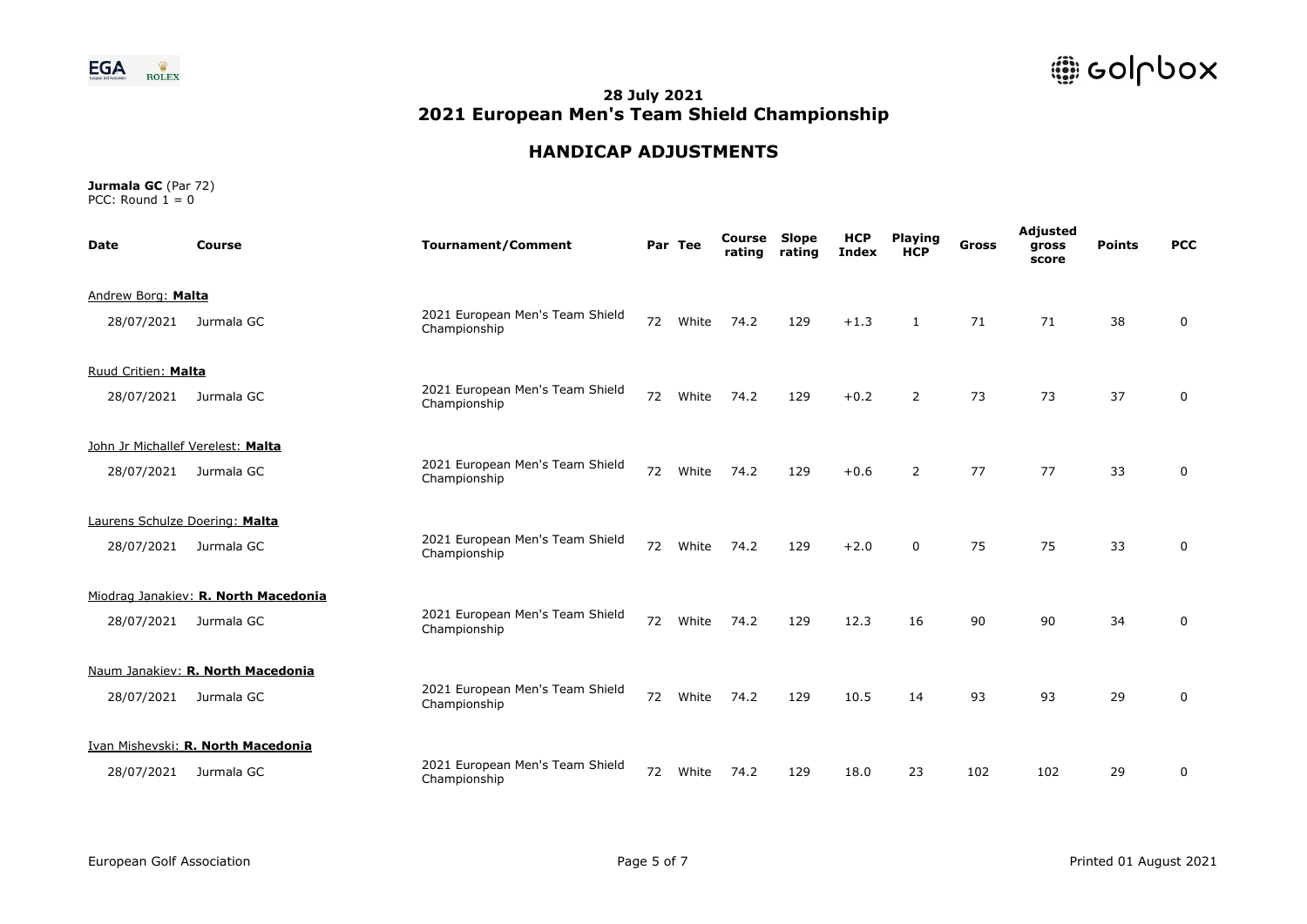

# **HANDICAP ADJUSTMENTS**

| <b>Date</b>                 | Course                           | <b>Tournament/Comment</b>                       |    | Par Tee | Course<br>rating | <b>Slope</b><br>rating | <b>HCP</b><br><b>Index</b> | <b>Playing</b><br><b>HCP</b> | <b>Gross</b> | Adjusted<br>gross<br>score | <b>Points</b> | <b>PCC</b>   |  |
|-----------------------------|----------------------------------|-------------------------------------------------|----|---------|------------------|------------------------|----------------------------|------------------------------|--------------|----------------------------|---------------|--------------|--|
|                             | Goran Temkov: R. North Macedonia |                                                 |    |         |                  |                        |                            |                              |              |                            |               |              |  |
| 28/07/2021                  | Jurmala GC                       | 2021 European Men's Team Shield<br>Championship | 72 | White   | 74.2             | 129                    | 15.5                       | 20                           | 117          | 108                        | 20            | $\mathbf 0$  |  |
| Bogdan Jigman: Romania      |                                  |                                                 |    |         |                  |                        |                            |                              |              |                            |               |              |  |
| 28/07/2021                  | Jurmala GC                       | 2021 European Men's Team Shield<br>Championship | 72 | White   | 74.2             | 129                    | 1.5                        | $\overline{4}$               | 85           | 85                         | 27            | $\mathbf{0}$ |  |
| Nicolae Kovacs: Romania     |                                  |                                                 |    |         |                  |                        |                            |                              |              |                            |               |              |  |
| 28/07/2021                  | Jurmala GC                       | 2021 European Men's Team Shield<br>Championship | 72 | White   | 74.2             | 129                    | 1.1                        | 3                            | 77           | 76                         | 35            | $\mathbf 0$  |  |
| Dinu Pescariu: Romania      |                                  |                                                 |    |         |                  |                        |                            |                              |              |                            |               |              |  |
| 28/07/2021                  | Jurmala GC                       | 2021 European Men's Team Shield<br>Championship | 72 | White   | 74.2             | 129                    | 1.7                        | $\overline{4}$               | 81           | 81                         | 31            | 0            |  |
| Florin Vinersar: Romania    |                                  |                                                 |    |         |                  |                        |                            |                              |              |                            |               |              |  |
| 28/07/2021                  | Jurmala GC                       | 2021 European Men's Team Shield<br>Championship | 72 | White   | 74.2             | 129                    | 3.0                        | 6                            | 85           | 84                         | 30            | 0            |  |
| Ibrahim Tarik Aslan: Turkey |                                  |                                                 |    |         |                  |                        |                            |                              |              |                            |               |              |  |
| 28/07/2021                  | Jurmala GC                       | 2021 European Men's Team Shield<br>Championship | 72 | White   | 74.2             | 129                    | 1.7                        | $\overline{4}$               | 78           | 75                         | 37            | $\mathbf 0$  |  |
| Ali Berk Berker: Turkey     |                                  |                                                 |    |         |                  |                        |                            |                              |              |                            |               |              |  |
| 28/07/2021                  | Jurmala GC                       | 2021 European Men's Team Shield<br>Championship | 72 | White   | 74.2             | 129                    | $+2.6$                     | $-1$                         | 73           | 73                         | 34            | $\mathbf{0}$ |  |